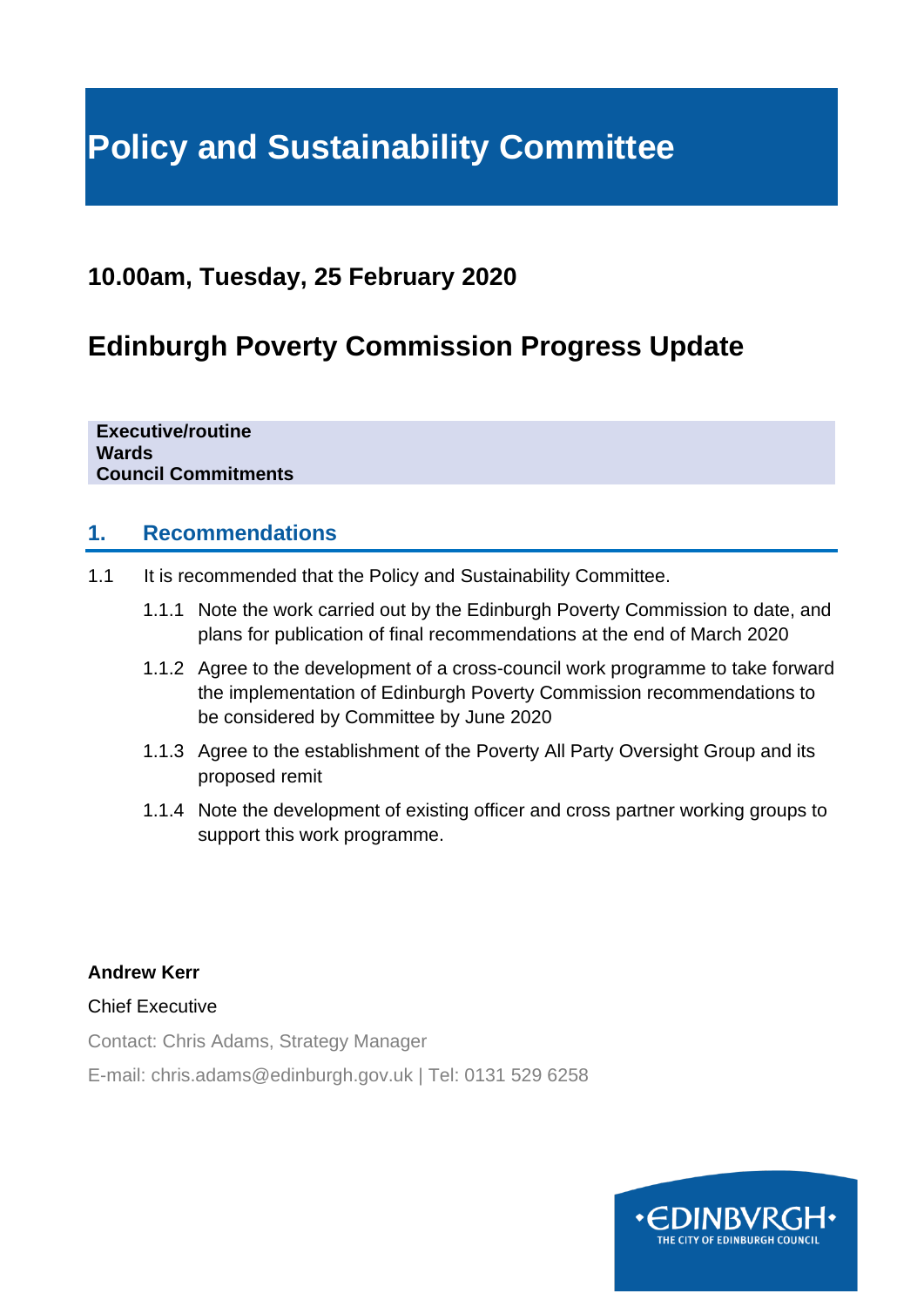**Report**

# **Edinburgh Poverty Commission Progress Update**

### **2. Executive Summary**

- 2.1 This paper provides an update on progress of the Edinburgh Poverty Commission in the period since its formal launch in November 2018. Final recommendations from the work of the Commission are planned for publication at the end of March 2020.
- 2.2 Following publication, this report proposes that Council commit, by June 2020, to agreeing a comprehensive programme of cross council actions in response to the findings of the Commission. This is in keeping with the developing priorities of the change strategy and the commitment to a prevention strategy.
- 2.3 The paper further proposes an approach to governance and development of this work programme, with adoption of a new Poverty All Party Oversight Group with a remit to champion the prioritisation of action within the Council and across the city to end poverty in Edinburgh.

## **3. Background**

- 3.1 In June 2018 City of Edinburgh Council agreed to support the launch of a new independent Edinburgh Poverty Commission and agreed that recommendations proposed by the commission will be used to inform the implementation of the Council Change Strategy. The launch of the Commission was similarly supported in June 2018 by the Edinburgh Partnership Board, with a commitment that the Commission findings would be used in the development and implementation of the Edinburgh Community Plan.
- 3.2 The Commission is an independent group made up of 12 people from a range of sectors and backgrounds, including citizens who have direct experience of living in poverty in Edinburgh. Jim McCormick, Associate Director Scotland for the Joseph Rowntree Foundation, is the chair of the Edinburgh Poverty Commission, with Cllr Cammy Day as vice chair.
- 3.3 In October 2019 the Finance and Resources Committee approved the adoption of addressing poverty and sustainability as the policy priorities which will provide a focus for development of the Council's budget for 2020-23.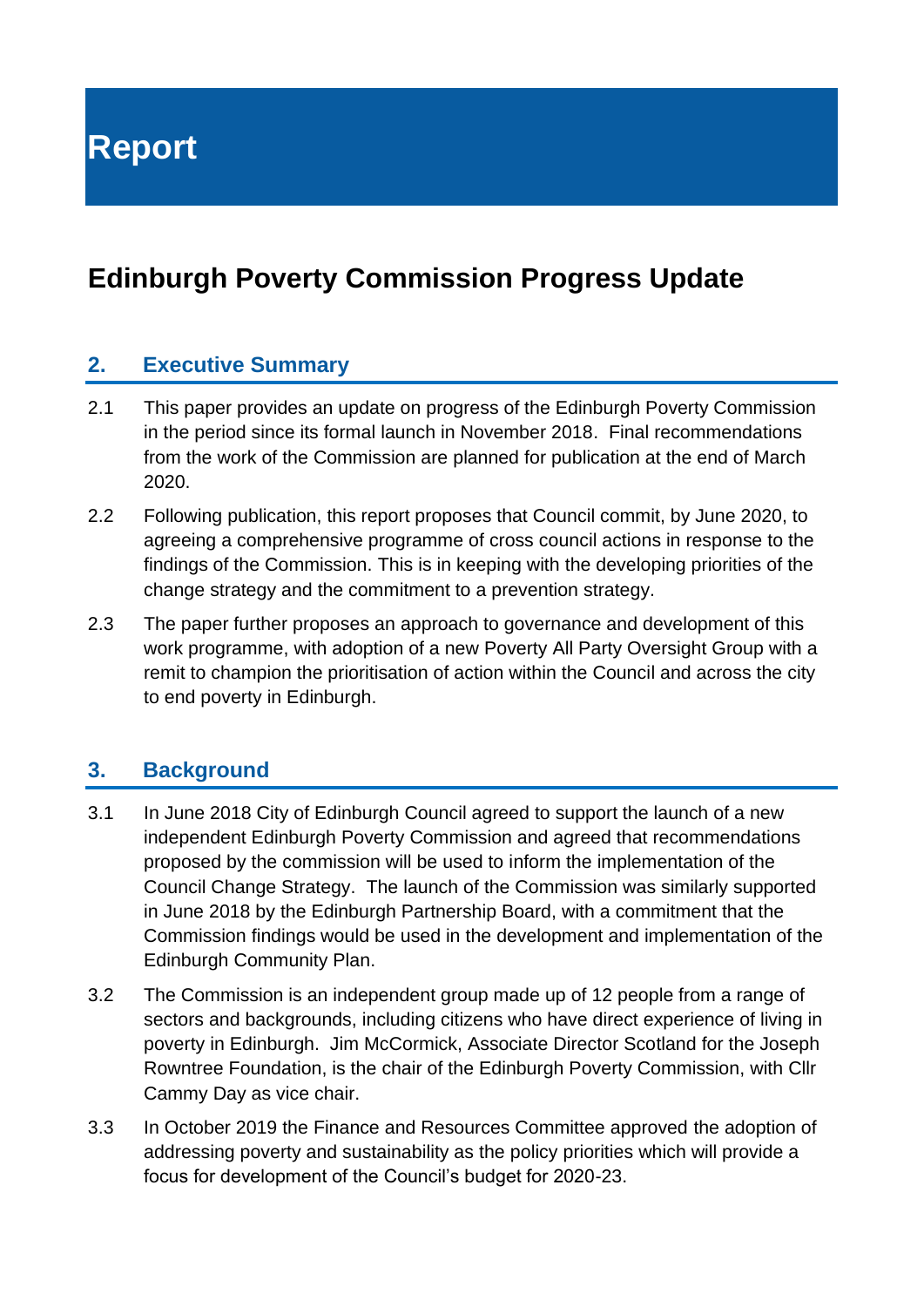3.4 In November 2019 the Policy and Sustainability Committee noted the emerging findings arising from the work of the Commission and, in advance of final recommendations, agreed that officers would work with Edinburgh Partnership colleagues and other stakeholders to develop specific joint actions and options on selected key findings identified in the interim report. An update on this activity is provided in this report.

# **4. Main report**

#### **Progress to date**

- 4.1 Throughout 2019 commission's inquiry has been structured around three phases of work - considering aspects of poverty in Edinburgh relating to the themes of 'Pockets', 'Prospects', and 'Places'. Each phase includes visits to community projects in all parts of the city, evidence gathered from citizens on their experience of poverty, evidence gathered from support services, and commissioned research into the reality of poverty in this city and what solutions work best.
- 4.2 As at February 2020 the Commission has:
	- 4.2.1 Met 6 times in full session to hear and deliberate on evidence from citizens, service providers, community groups, and researchers, covering the three inquiry phases described above
	- 4.2.2 Made 41 additional visits to meet and hear from community groups, citizen groups, public and third sector organisations, and other stakeholders
	- 4.2.3 Launched 3 public calls for evidence and one barometer survey, and analysed the results of over 800 submissions received through these calls so far
	- 4.2.4 Heard from and visited over 50 organisations across the city
	- 4.2.5 Commissioned new research into the experience of citizens living on low income in Edinburgh, and attitudes to poverty across all parts of the city. This research is being carried out by the Poverty Alliance and incorporates focus groups and one to one interviews with citizens. The full cost of this research is covered by funding provided to the Commission by Scottish Government.
	- 4.2.6 Engaged with Poverty Truth Commissions and other citizen led initiatives in other cities to help inform the development of independent legacy structures needed to carry forward the work of the Commission post March 2020.
	- 4.2.7 Developed new branding and communications toolkit for the commission, and launched a new independent website at [www.edinburghpovertycommission.org.uk/](http://www.edinburghpovertycommission.org.uk/)
- 4.3 During the final phase of the commission's work, a further round of citizen based activities are planned to test and challenge the commission's findings with Edinburgh citizen's from a range of backgrounds. These will include two community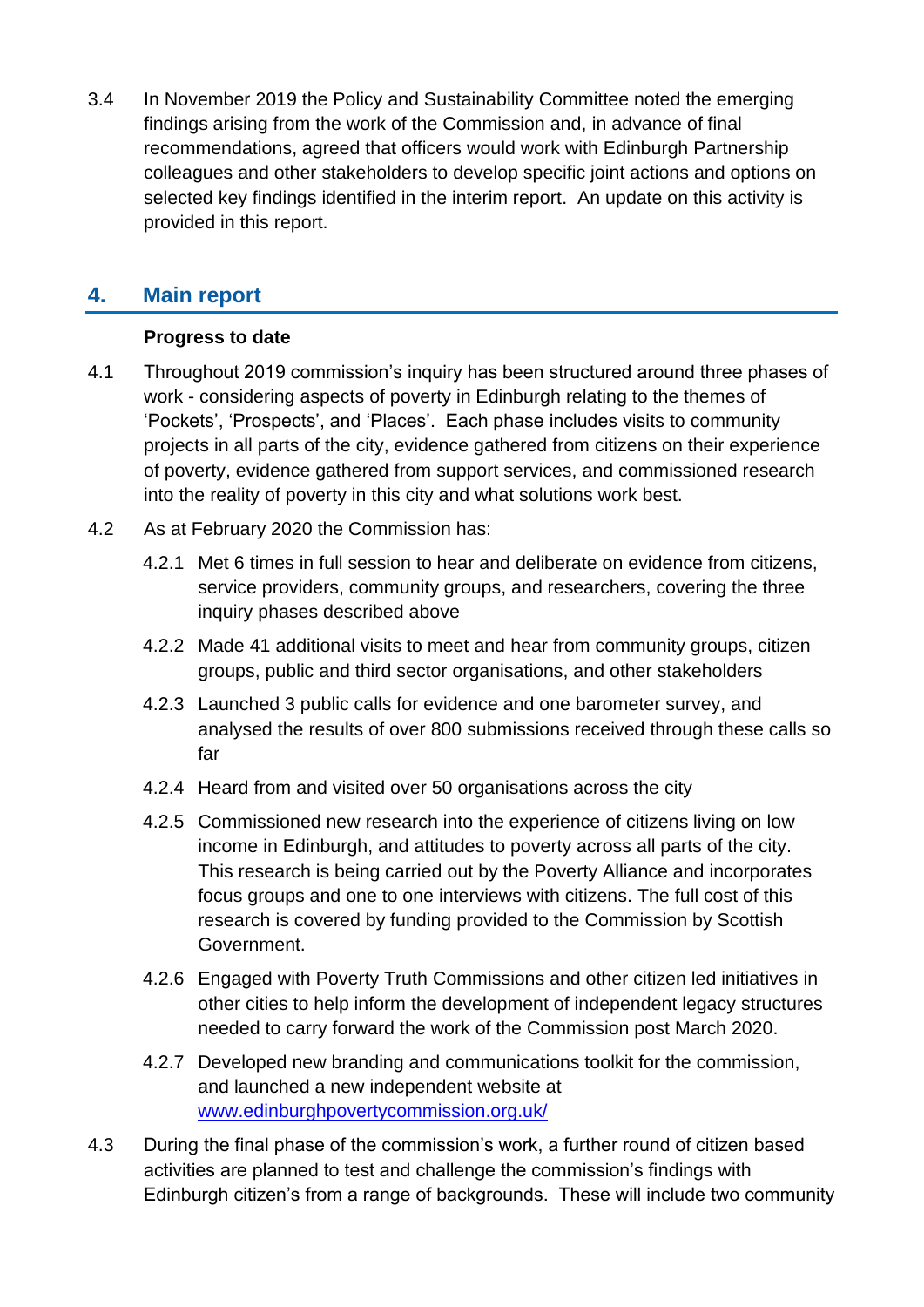hearing sessions during February and March, facilitated by Poverty Alliance and the Scottish Poverty and Inequality Research Unit.

- 4.4 In November 2019 the Policy and Sustainability Committee agreed for officers to work with Edinburgh Partnership colleagues and other stakeholders to develop specific joint actions and options on selected key findings identified in the interim report, including in the first instance:
	- 4.4.1 A more streamlined, accessible, and high impact city-wide advice service for those seeking support on welfare rights, debt, homelessness, and employability
	- 4.4.2 A new approach to engaging local private sector leaders in designing a new Fair Work Guarantee for Edinburgh
	- 4.4.3 A change in culture among support service providers to tackle stigma and improve understanding of poverty and its impacts
- 4.5 In December 2019 initial proposals on each of these points were discussed by the Edinburgh Partnership Board, with an agreement to develop formal business cases for the partnership to take forward. In January 2020 the Council's new Economic Advisory Panel discussed and agreed to take forward actions to co-design with businesses and partners a new approach to promoting fair work practices. Further actions on these business cases will be considered by the Edinburgh Partnership at its March 2020 meeting.

#### **Draft findings**

- 4.6 Final recommendations from the work of the Edinburgh Poverty Commission will be published at the end of March 2020.
- 4.7 In summary, throughout its consideration of the evidence received, the Commission finds that poverty is not a marginal issue in the Edinburgh. It affects a sizeable proportion of the population – 80,000 people including almost one in four of all children – and with much evidence to suggest its scale and impacts are growing larger over time.
- 4.8 The picture emerging is one in which the modern face of poverty in Edinburgh is not restricted solely to one of destitution, homelessness or only found in specific geographies. The majority of people in poverty in this city are of working age, probably in employment, probably living in rental accommodation in a family with children.
- 4.9 Very often these families will be affected by illness, by disabilities, and by mental health problems brought about either as a cause of or as a result of the poverty they experience. Such families live in every area of the city, in every type of neighbourhood and community. The majority of people in poverty in Edinburgh do not live in those areas commonly considered as 'poor' or 'deprived'.
- 4.10 In response to these findings, and the voices of citizens who have taken part in this inquiry, the Commission finds that: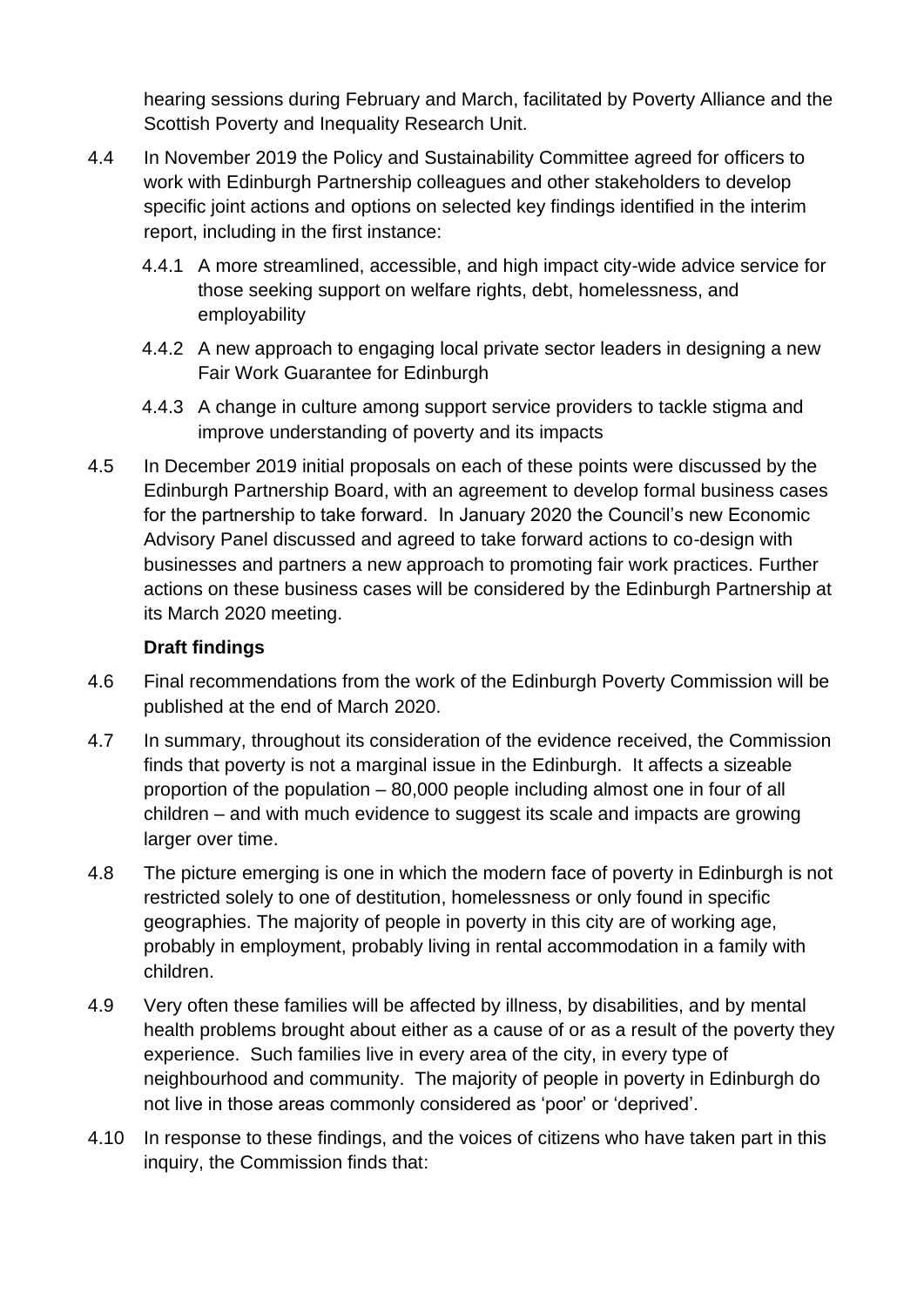- 4.10.1 All people in Edinburgh, whether they are in poverty or not, want to feel control over their lives and to contribute to a city where people look after each other
- 4.10.2 It is not right that so many people feel that the city does not care about their wellbeing, feel exhausted by the impossible decisions life on a low income demands, and feel trapped in a system that does not help them to thrive
- 4.10.3 Poverty in Edinburgh is neither acceptable nor inevitable, and the city has many of the tools and influence it needs to end poverty, and
- 4.10.4 There is no credible solution to poverty in Edinburgh that is not led by and delivered with the people those solutions are designed to support
- 4.11 By 2030 the Commission recommends that Edinburgh should aim to rank among the best performing cities in Europe for solving poverty. This would mean that:
	- 4.11.1 No-one in Edinburgh feels stigmatised because of their income or assets
	- 4.11.2 No-one in Edinburgh is destitute, having to do without the basic essentials they need to eat, keep clean and stay warm and dry.
	- 4.11.3 Fewer than one in ten people are in poverty at any given time
	- 4.11.4 No-one spends more than 2 years in poverty during their lifetime
- 4.12 With this vision as its guide, the Commission has identified the key game changers needed to end poverty in Edinburgh. They are the things which would change not only the amount of money in people's pockets, but their experience of living in Edinburgh. Final recommendations of the Commission are still in development, but are focused on ensuring that by 2030 people who are struggling to get by in Edinburgh are able to expect:
	- 4.12.1 Fair work that provides enough to live on and security of income
	- 4.12.2 A decent home you can afford to live in
	- 4.12.3 Support on ways to maximise income and reduce the cost of living
	- 4.12.4 Opportunities and support to get on in life
	- 4.12.5 Affordable connections to all parts of the city we belong to
	- 4.12.6 A culture of change built and co-produced by people who have experience of poverty in this city
	- 4.12.7 A visible and long term commitment from all sectors of the city to end poverty in Edinburgh
- 4.13 Across all these game changers the final recommendations of the Commission will provide practical and deliverable propositions for actions to be taken forward, including timescales for change, lead agencies/owners for each activity, and assessments of each proposition as to resource requirements and expected impact horizon. The recommendations set out by this Commission focus predominantly on decisions and issues it is largely in the power of this city to address. Some proposed changes may require additional investment, but in it is envisaged that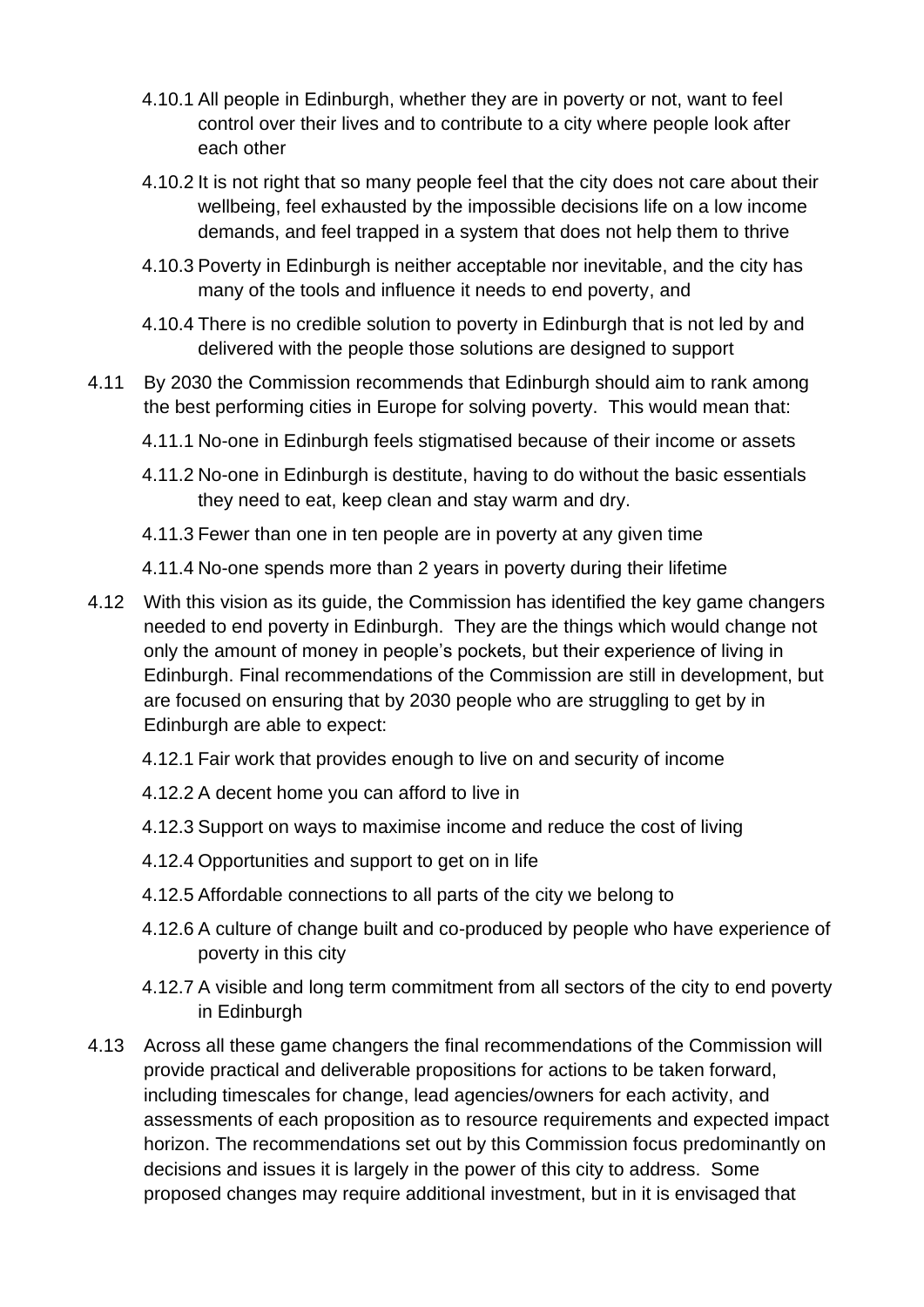many of the recommendations of this Commission can be delivered with existing resources – the main drivers being change in practice, understanding and culture.

#### **Governance and Delivery**

- 4.14 Following publication of final recommendations, it is proposed that the Council commits to agreeing a formal response to the findings of the Edinburgh Poverty Commission by June 2020. This response should take the form of a comprehensive, cross-council, cross-partner programme of work setting out clear commitments to action in the short, medium, and long term.
- 4.15 It is proposed that the Policy and Sustainability Committee will continue to be the executive committee that provides political leadership and approves the direction of travel, programme, targets and strategy in this area. There may also be further specific policy commitments or actions contained within the Programme that require approval at other executive committees as appropriate. In addition, it is proposed that a new governance framework is established below the executive committees that will provide ongoing oversight and strategic co-ordination of Poverty Commission responses across the work of the Council.
- 4.16 In particular, it is proposed that in order to recognise the work undertaken to reinvigorate approaches to poverty following the Edinburgh Poverty Commission, the Council establishes a new Poverty All Party Oversight Group (APOG).
- 4.17 The APOG's membership and proposed terms of reference are outlined in Appendix 1 to this paper, but in brief the group would:
	- 4.17.1 Champion the prioritisation of action within the Council and across the city to end poverty (including child poverty);
	- 4.17.2 Support and drive a co-ordinated approach to embed Edinburgh Poverty Commission recommendations throughout all Council services and across the city;
	- 4.17.3 Provide additional scrutiny and oversight to the development and implementation of a Delivery Programme for the implementation of Edinburgh Poverty Commission recommendations;
	- 4.17.4 Provide additional scrutiny and oversight to the development and delivery of the annual Local Child Poverty Action Report;
	- 4.17.5 Support and work with citizen groups and other partnership groups involved in the delivery of Edinburgh Poverty Commission recommendations.
	- 4.18 At an officer level, working groups with cross Council and multi-agency membership are already in place to support the development of this work programme, building in particular, on strong working relationships built in recent years for support of the Children's Services Plan with associated poverty reduction actions.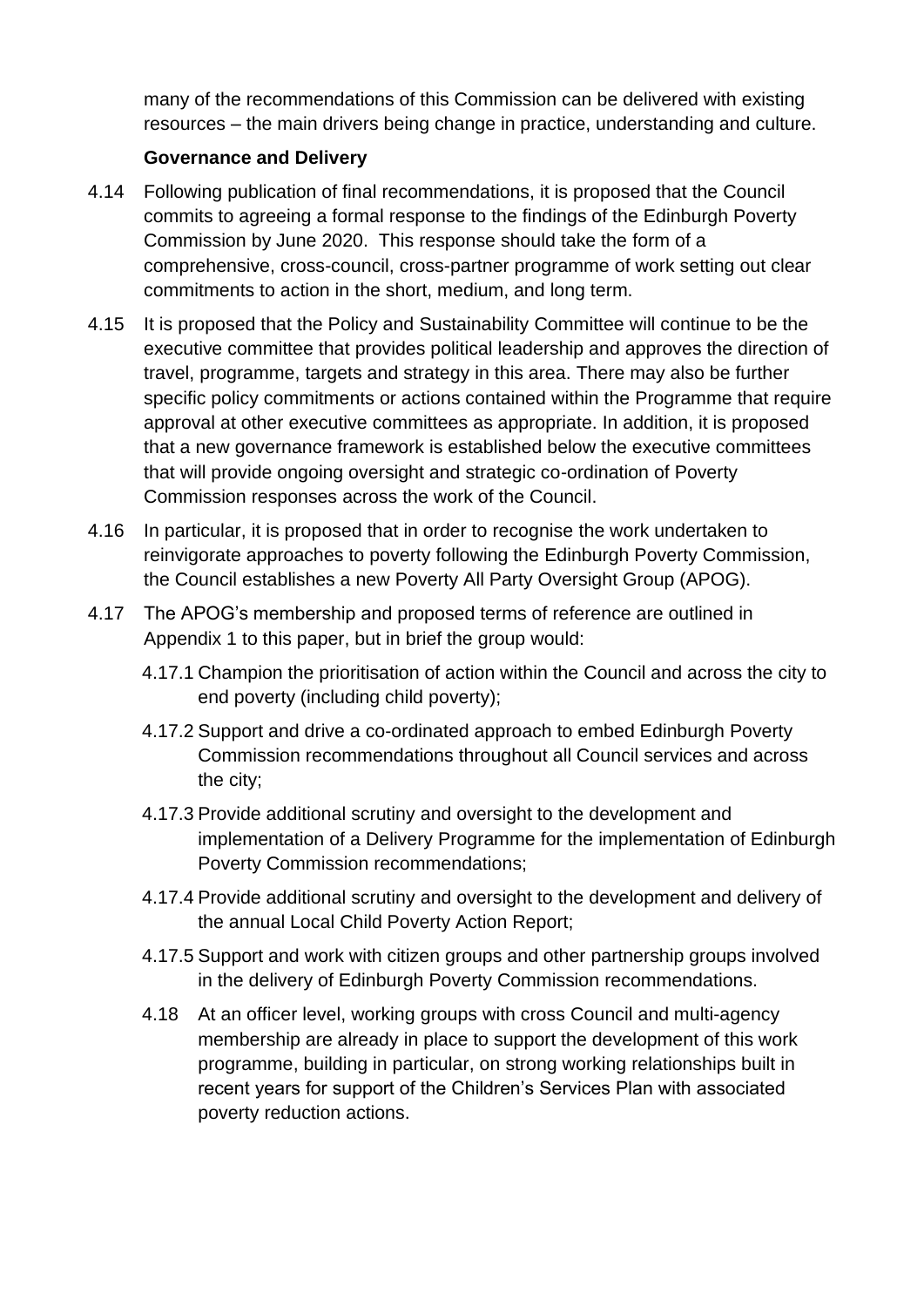# **5. Next Steps**

- 5.1 Next steps for the Edinburgh Poverty Commission include:
	- 5.1.1 February and March 2020 hosting of two Citizen Hearings to discuss and co-design final Edinburgh Poverty Commission recommendations with a diverse range of citizens
	- 5.1.2 March 2020 publication of the final recommendations of the Edinburgh Poverty Commission
	- 5.1.3 June 2020 Policy and Sustainability Committee considers a comprehensive, cross-council work programme in response to Edinburgh Poverty Commission recommendations.

## **6. Financial impact**

- 6.1 Secretariat support for Edinburgh Poverty Commission is led by City of Edinburgh Council which provides project management functions for the Commission, with colleagues across the Edinburgh Partnership providing additional support and contributions as the project requires.
- 6.2 All costs for the Commission are covered by a budget of £76,000. This is made up of £16,000 of funding provided by Edinburgh Partnership to cover running costs, and £60,000 provided by Scottish Government to cover the cost of research and citizen engagement activities. No additional financial costs are incurred by the Council associated with its support of the Commission.
- 6.3 In addition to that funding, the project has secured additional research support from Joseph Rowntree Foundation covering the period to March 2020.
- 6.4 Throughout its work the project has also been dependent upon the time of its 12 commission members and their commitment and investment in the inquiry process. As at February 2020, this has equated to well over 500 hours of volunteer time from our independent commission members.

# **7. Stakeholder/Community Impact**

7.1 Details of stakeholder and community engagement are detailed in the paper above.

## **8. Background reading/external references**

- 8.1 City of Edinburgh [Council, June 2018](https://democracy.edinburgh.gov.uk/Data/City%20of%20Edinburgh%20Council/20180628/Agenda/item_85_-_edinburgh_poverty_commission.pdf)
- 8.2 [Corporate Policy and Sustainability Committee, October 2018](https://democracy.edinburgh.gov.uk/Data/Corporate%20Policy%20and%20Strategy%20Committee/20181002/Agenda/item_72_-_edinburgh_poverty_commission.pdf)
- 8.3 [Finance and Resource Committee, October 2019.](https://democracy.edinburgh.gov.uk/documents/s9369/Council%20Change%20Strategy_Planning%20for%20Change%20and%20Delivering%20Services%202019-23.pdf)
- 8.4 [Policy and Sustainability Committee, November 2019](https://democracy.edinburgh.gov.uk/documents/s11195/Item%207.4%20-%20Edinburgh%20Poverty%20Commission%20Progress%20Update.pdf)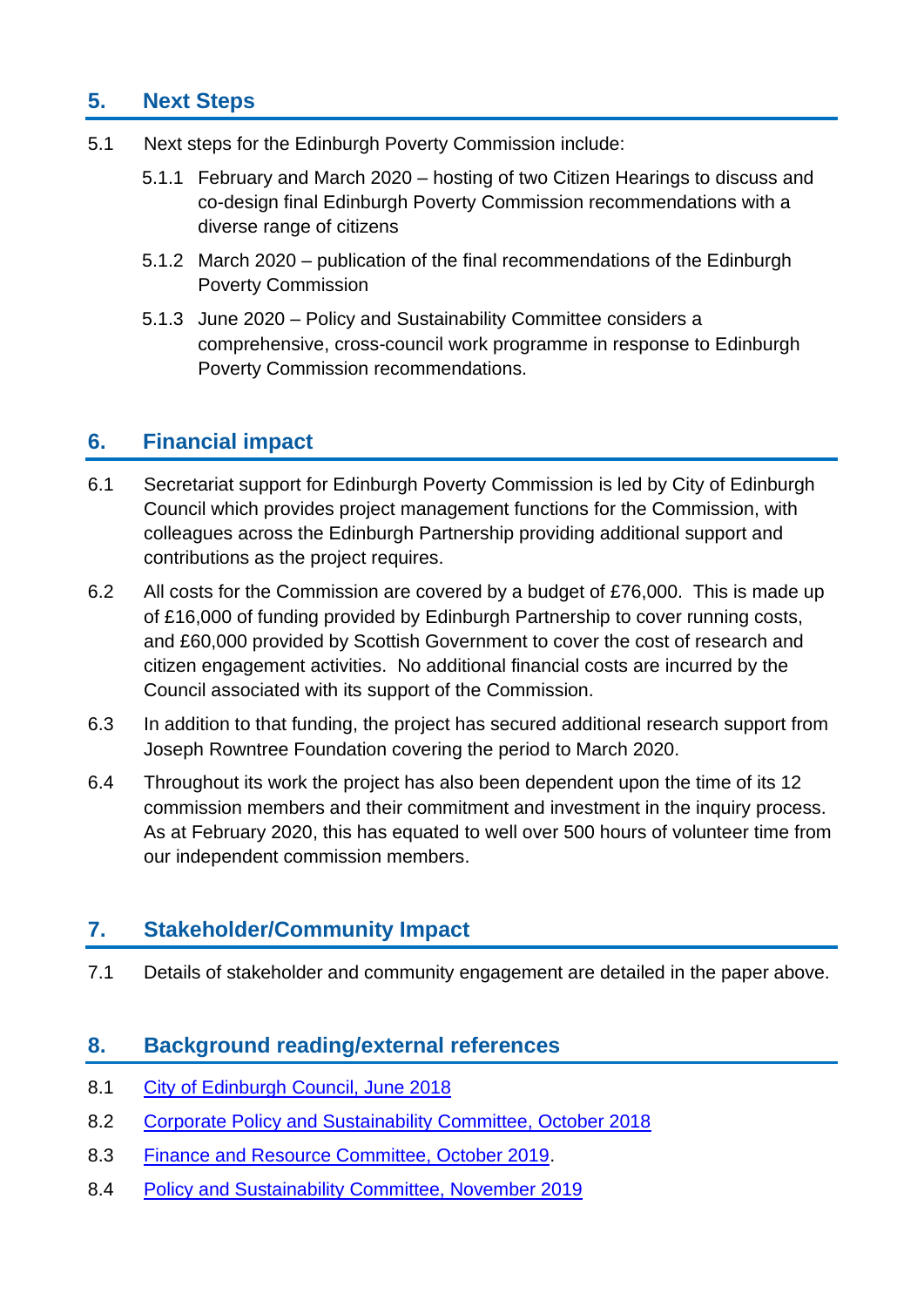# **9. Appendices**

Appendix 1 – Poverty All Party Oversight Group – Terms of Reference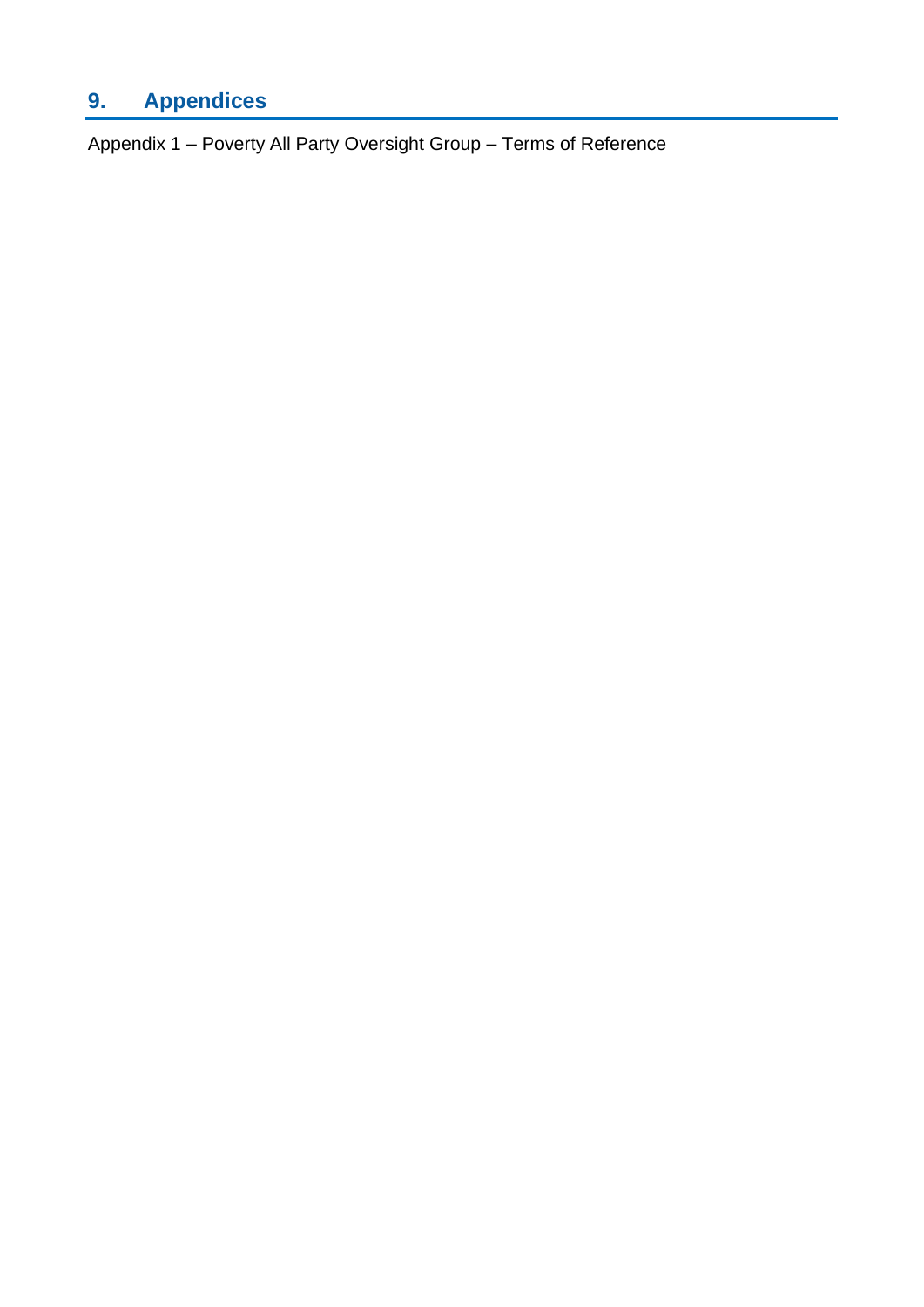# **Appendix 1: Poverty All Party Oversight Group**

# **Terms of Reference**

### **1. Membership**

- 1.1. Council Leader or Deputy Leader
- 1.2. Convener or Vice-Convener of the Education Children and Families Committee
- 1.3. 1 Representative from Conservative Group
- 1.4. 1 Representative from Green Group
- 1.5. 1 Representative from Liberal Democrat Group

Where the role of Poverty Champion is not represented by one of the other above mentioned positions, membership of the group will include the Poverty Champion with other memberships adjusted to ensure appropriate cross party balance.

#### **2. Convener/Chair**

The group will be co-chaired by the Poverty Champion and the Convener/Vice Convener of the Education, Children and Families Committee.

#### **3. Substitutes**

Substitutes are permitted from the same political group.

#### **4. Citizen, Officer and Partner attendance**

Officers, partners, and citizen representatives will attend to support, and contribute to meetings in line with the requirements of the agenda and with agreement from the cochairs.

#### **5. Remit**

- i. Champion the prioritisation of action within the Council and across the city to end poverty (including child poverty);
- ii. Support and drive a co-ordinated approach to embed Edinburgh Poverty Commission recommendations throughout all Council services and across the city;
- iii. Provide additional scrutiny and oversight to the development and implementation of a 3 year Action Plan for the delivery of Edinburgh Poverty Commission recommendations;
- iv. Provide additional scrutiny and oversight to the development and delivery of the annual Local Child Poverty Action Report;
- v. Support and work with citizen groups and other partnership groups involved in the delivery of Edinburgh Poverty Commission recommendations.